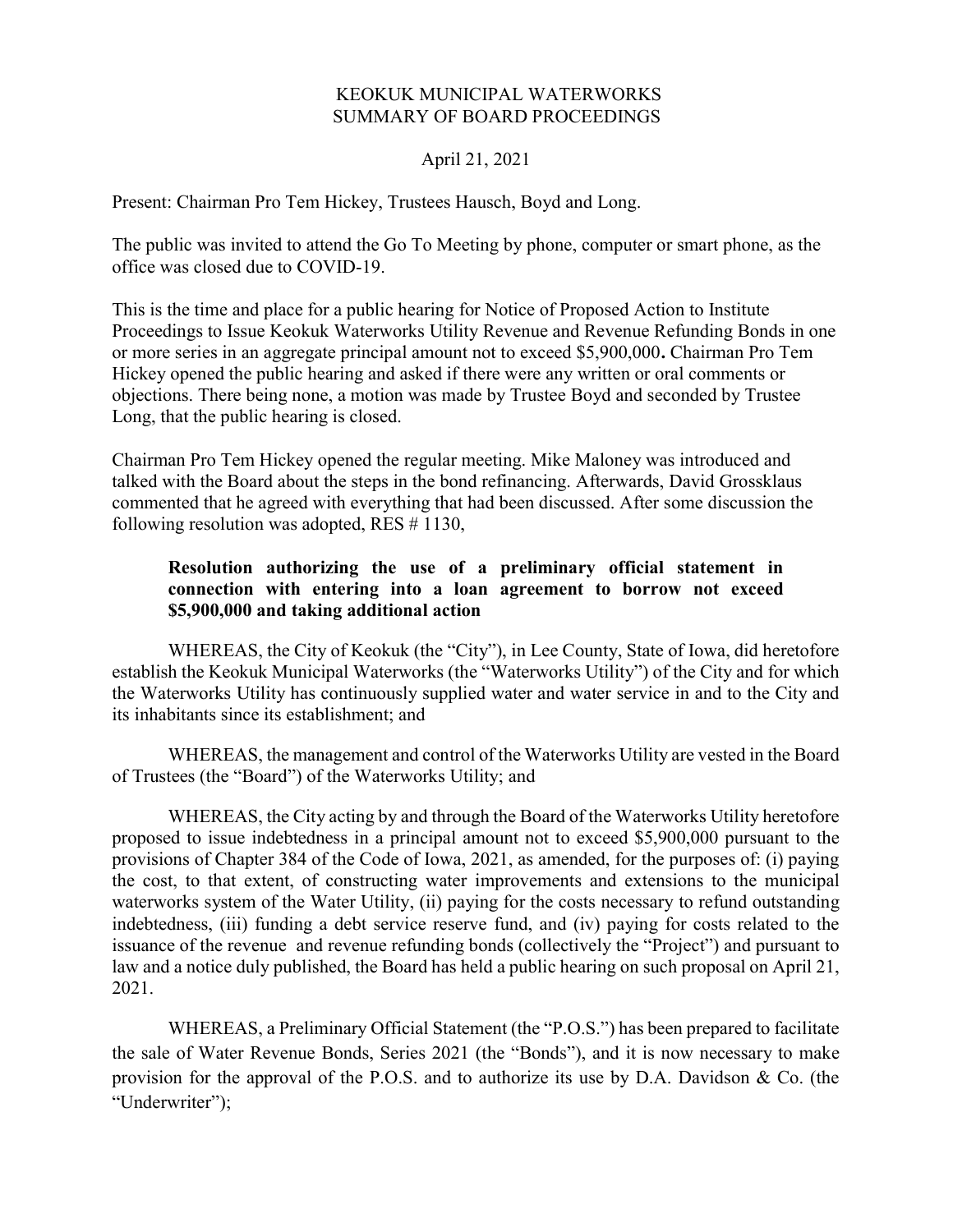NOW, THEREFORE, Be It Resolved by the Board of Trustees of the Keokuk Municipal Waterworks, as follows:

Section 1. The Board hereby determines to enter into the Loan Agreement in the future and orders that Bonds be issued at such time, in evidence thereof. The Board further declares that this resolution constitutes the "additional action" required by Section 384.24A of the Code of Iowa.

Section 2. The Board Secretary is hereby authorized to take such action as shall be deemed necessary and appropriate with the assistance of Dorsey & Whitney, LLP (the "Disclosure Counsel") to prepare the P.O.S. describing the Bonds and providing for the terms and conditions of their sale, and all action heretofore taken in this regard is hereby ratified and approved.

Section 3. The use by the Underwriter of the P.O.S. relating to the Bonds in substantially the form as has been presented to and considered by the Board is hereby approved, and the Underwriter, together with Disclosure Counsel, is hereby authorized to prepare and use a final Official Statement for the Bonds substantially in the form of the P.O.S. but with such changes therein as are required to conform the same to the terms of the Bonds and the resolution, when adopted, providing for the sale and issuance of the Bonds, and the Board Secretary is hereby authorized and directed to execute a final Official Statement for the Bonds, if requested. The P.O.S. as of its date is deemed final by the Board within the meaning of Rule 15(c)(2)-12 of the Securities and Exchange Commission.

Section 4. All resolutions or parts thereof in conflict herewith are hereby repealed to the extent of such conflict.

Section 5. This resolution shall be in full force and effect immediately upon its adoption and approval, as provided by law. Motion was made by Trustee Boyd and seconded by Trustee Long. All ayes. Passed and approved April 21, 2021.

A motion was made by Trustee Long and seconded by Trustee Boyd that the minutes from the previous meeting of March 24, 2021, shall be approved as presented. All ayes, motion carried. Vouchers were also approved.

Mr. Maddox presented the Board with monthly charts and informed the Board of the work that has been done around the plant. Mr. Maddox shared that the cost of polymer will increase by 2 ½ %. Mr. Maddox said there should not be any flooding this spring. Mr. Seabold shared the 2020 Consumer Confidence Report with the Board.

Mr. Johnston presented the Board with monthly charts. He also told the Board that the meters that they have been buying are failing at a much quicker rate than in past years. Mr. Johnston and Mr. Bogner will meet with some new suppliers.

Ms. Barnes discussed monthly financials, budget, operating expenses, and water sales to date. She mentioned to the Board that the Waterworks will need to look into a rate increase. Ms. Barnes discussed with the Board the need to set a public hearing date for the Budget Amendment 2020-2021. After some discussion, the following resolution was adopted, RES #1131, the Board hereby sets the date of May 26, 2021, at 2:30 P.M. for a public hearing to amend the 2020-21 fiscal year budget. Motion was made by Trustee Long and seconded by Trustee Boyd. All ayes. Motion carried.